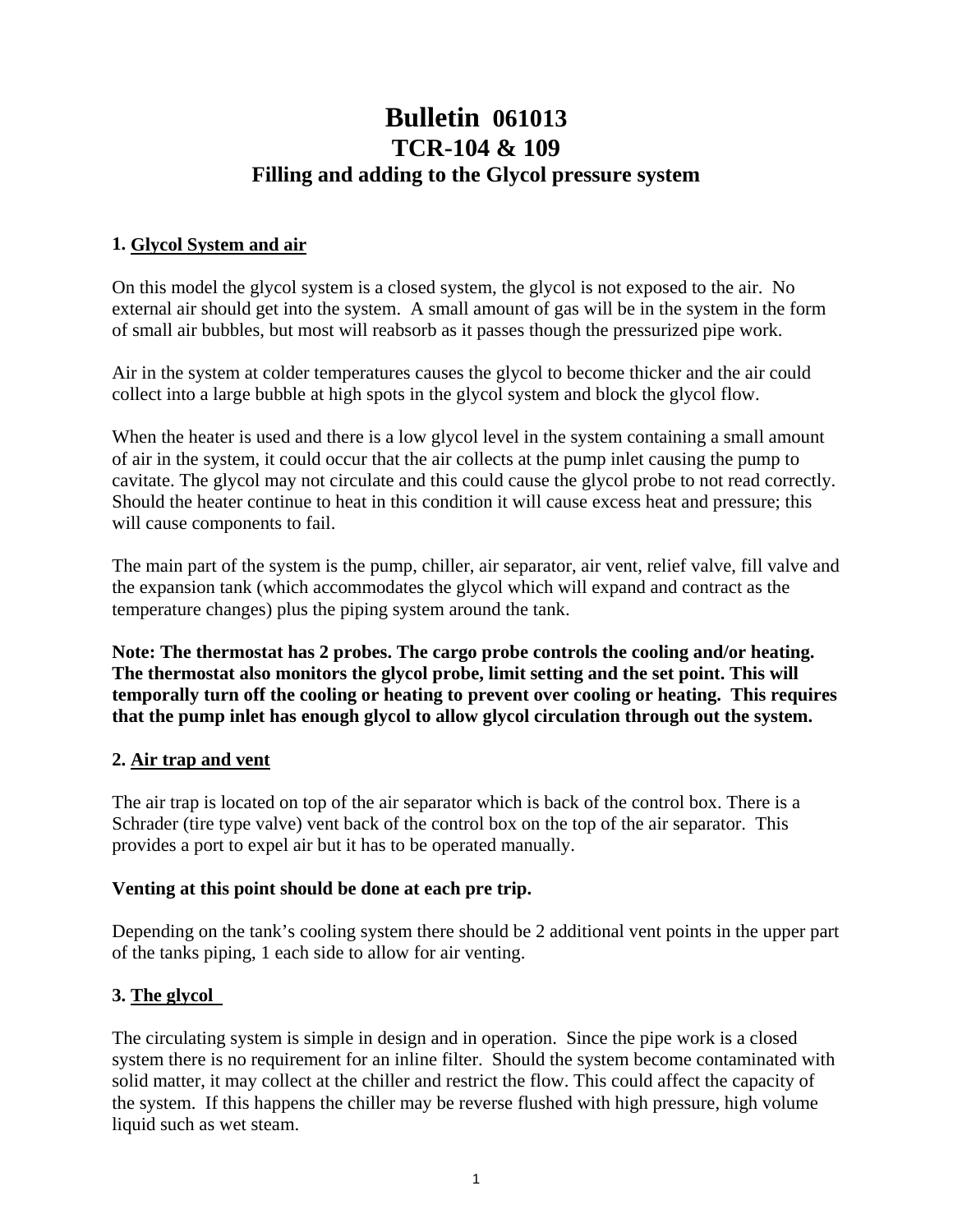Caution: Only clean glycol should be added to the glycol system. The glycol should be checked and compatible glycol added.

Invariably the volume of the cooling system is not known to Klinge Corporation. However, generally the volume of glycol for these units, when fitted on a 20,000 liter ISO tank would be  $30 \sim 35$  or more US gallons. We recommend that for a new installation or a repair after a catastrophic loss that a 40 US gallon barrel of pre diluted glycol be used to fill the system.

Usually the coolant is an ethylene glycol based industrial or propylene glycol a food grade heat transfer fluid (Caution: the different glycols should not be mix). It is water-soluble, and has built in corrosion inhibitors and is compatible with other glycol fluids of the same type. The combination of a closed system and corrosion inhibitors in the glycol permit a longer glycol life.

The condition of the glycol is also important, it is suggested that each year the pH (acid level) should be checked (a pH of 7 or above is recommended). The ratio of glycol to water is to 50-50 or 60 glycol to 40 water. This should be checked with a refractometer or a less accurate hydrometer.

## **4. Initial filling**

#### **Adding glycol to a tank container that has no cargo in will be faster and easier.**

It may be expedient to break the pipe work at one or two points to add the initial charge of glycol by gravity and allow the air to escape at another point.

After the filling operation is complete the pump (only) should be allowed to run. Set the unit set point the same as the cargo temperature and allow the unit to operate (the compressor should not run). Observe the glycol through the translucent hose at the pump suction inlet. The inlet sight tube should be full of glycol and there should be very few air bubbles in the system. When the system appears to be full, (no bubbles) continue to run the pump for approximately 15 minutes longer. Observe the glycol flow during this period, it should be steady, with no air bubbles.

There is a venting port above the air separator on the suction side of the pump, this small air tank has a Schrader valve located on top and the valve may be removed to aid filling and venting (see attached sketch for a fill tool). The unit can be filled through this pipe. Adjust the set point to be the same as the cargo temperature. This will allow the pump (only) to be run at this time to aid the charging of glycol and removing air. Allow this fill tool to remain open to the atmosphere allowing the air to escape. This pipe on the fill tool should always contain glycol to prevent air from being pulled back into the system.

The pump is not self-priming and relies on the coolant as a lubricant, so it should not be run dry.

If glycol is added at the fill valve, a pressure of 20 psig [1.4 Bars] is required.

If glycol is added at another spot, then the air vent on top of the air separator will manually need to be purged by depressing the Schrader valve often or remove the Schrader valve and use a fill tool.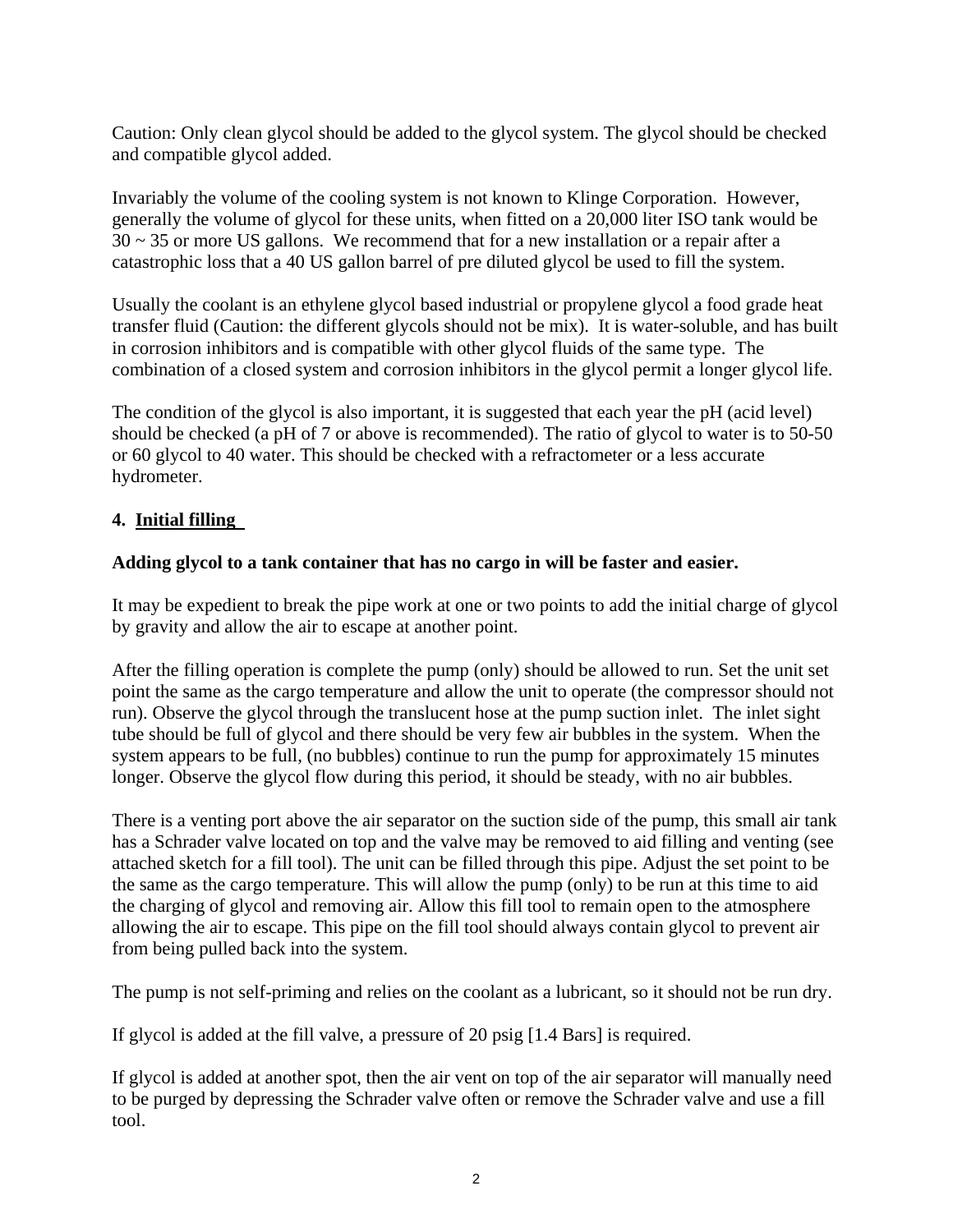*Caution:* **This air purging has to be done properly. There may be a lot of air in the form of small bubbles that will need to be removed. Air removal may take some time and should be done as completely as possible, because air in the system could cause the pump to cavitate (air at the inlet) and not push the liquid through the system.** 

*Caution:* **The systems that have heaters require extra attention to the quantity of glycol in the system. If the level is low an air pocket could form at the pump inlet. At this time the pump will not pull glycol through a heater that may be operating. This would create excess heat and pressure and could cause damage to the system**

When it has been determined that most of the air is out of the system the glycol system can be closed.

## **5. The glycol fill valve**

The fill valve is located between the air separator and the expansion tank. When the system is closed glycol is added through this fill valve which has a connection with 5/8 SAE x 45 degree male flare fitting with 7/8"- 14 threads/inch.

The fill valve will require 20 psig [1.4 Bars] or more pressure to open the valve to allow glycol to be added to the closed system. The fill valve has a check valve and only allows filling at this location.

#### **Note: The fill valve will only allow glycol to be added to the system not the expansion tank.**

## **6. Adding glycol to the closed system**

#### **Note: Some type of pumping device will be required for this charging operation. For proper filling of glycol there should be no cargo in the tank.**

The fill hose should be connected and under pressure during the charging process.

Turn the unit on and set the temperature set point to -20°F or [-30°C].

#### **As the temperature falls the glycol will contract and allow more glycol to be pushed into the system. When it nears the set point, check the translucent hose for bubbles.**

Run the unit on cooling for over 1 hour – the glycol pipe from the chiller outlet should be noticeably cooler. The refrigeration pipe at the expansion valve may frost up. This is normal – however, excessive icing indicates either a blockage in the chiller (see section 3) or if there is no glycol flow (see section 9)

The tank system has numerous vent points that can be used to remove air from the glycol system.

If the tank is loaded with a product, it may not be possible to pull the glycol down to  $-20^{\circ}$ F. In this case, pull the unit down until the pull-down rate slows down. Replace the vent cap.

#### **Note: If the fill valve will not allow the glycol to be added. See section 10 or a refrigerant hose with valve depressor can be used on the Schrader valve fitting on top of the vent**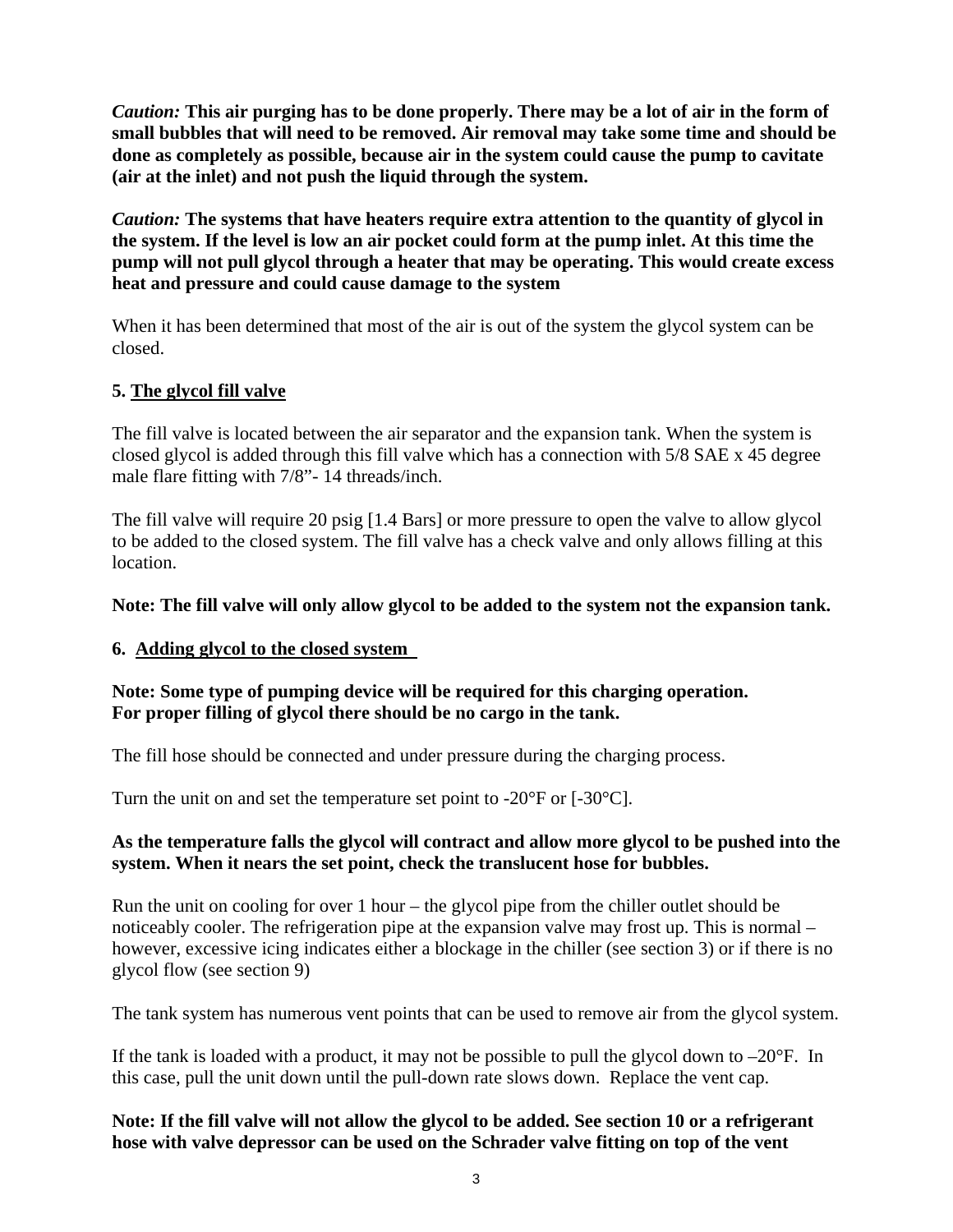**reservoir. CAUTION only a small amount of glycol 1/2 gal max. [2 Liter] should be added when the glycol is cold; when the system becomes warm excess glycol may exceed the capacity of the expansion tank and will be relieved through the relief valve.** 

# **7. The expansion tank**

The expansion tank contains a flexible bladder and is used to contain the greater volume of glycol as the temperature rises.

The bladder in the expansion tank has air or nitrogen  $(N_2)$  on one side and system glycol on the other side. The pressure is checked at the Schrader valve on the bottom of the tank. This gas side is to be adjusted to 12 psig (0.8 Bar). This maintains a system pressure of 12 psig. And is a pre set charge and is not normally adjusted.

This tank contains a plate on the top side of the bladder with a valve stem that protrudes past the mounting threads. This presses on valve in the fill valve controlling the flow in the fill valve.

Only gas should be in the tank, if glycol comes out of this valve it indicates the bladder has failed and the gas charge has been lost. Running the unit in this condition could cause a failure. Contact Klinge Corporation or e-mail engineering@klingecorp.com for specific directions and reeferparts.com for spare parts.

## **8. The safety valve**

The system also has a safety pressure relief valve, which is 50 psig (3.5 Bar)

## **9. The pump**

The pump is not self-priming and relies on the coolant as a lubricant, so should not be run dry. However, it may be run intermittently in the initial filling stage to assist in venting the system. The pump, being a moving part has a service life estimated at 4 to 5 years of regular service. There is a replacement seal kit for in-service replacement. Quote the serial number of the unit when ordering the in-service kit.

# **10. Air blockage at colder temperatures**

At ambient temperatures and with 12 psig of pressures, a small amount of air trapped in the system may freely flow around the system in a pattern of small bubbles. These will be visible at the sight-glass. These bubbles will tend to be trapped in the air vent cavity on top of the air separator. They can be released by removing the cap and depressing the pin on the (car tire like) valve. Always remember to replace the valve cap.

Venting of this type should be done at each pre trip.

As the glycol becomes colder it becomes denser and more viscous and the entrapped air bubbles will tend to reduce in size. As the glycol temperature falls, the bubbles will come out of suspension and have a tendency to collect and combine into one larger bubble. This will tend to happen normally at the highest point in the pipe run or place where the pipe size changes and causes a pressure drop. Once the large bubble begins it will tend to accumulate more of the air in the system. When the volume of the air bubble exceeds the cross section of the pipe, it will tend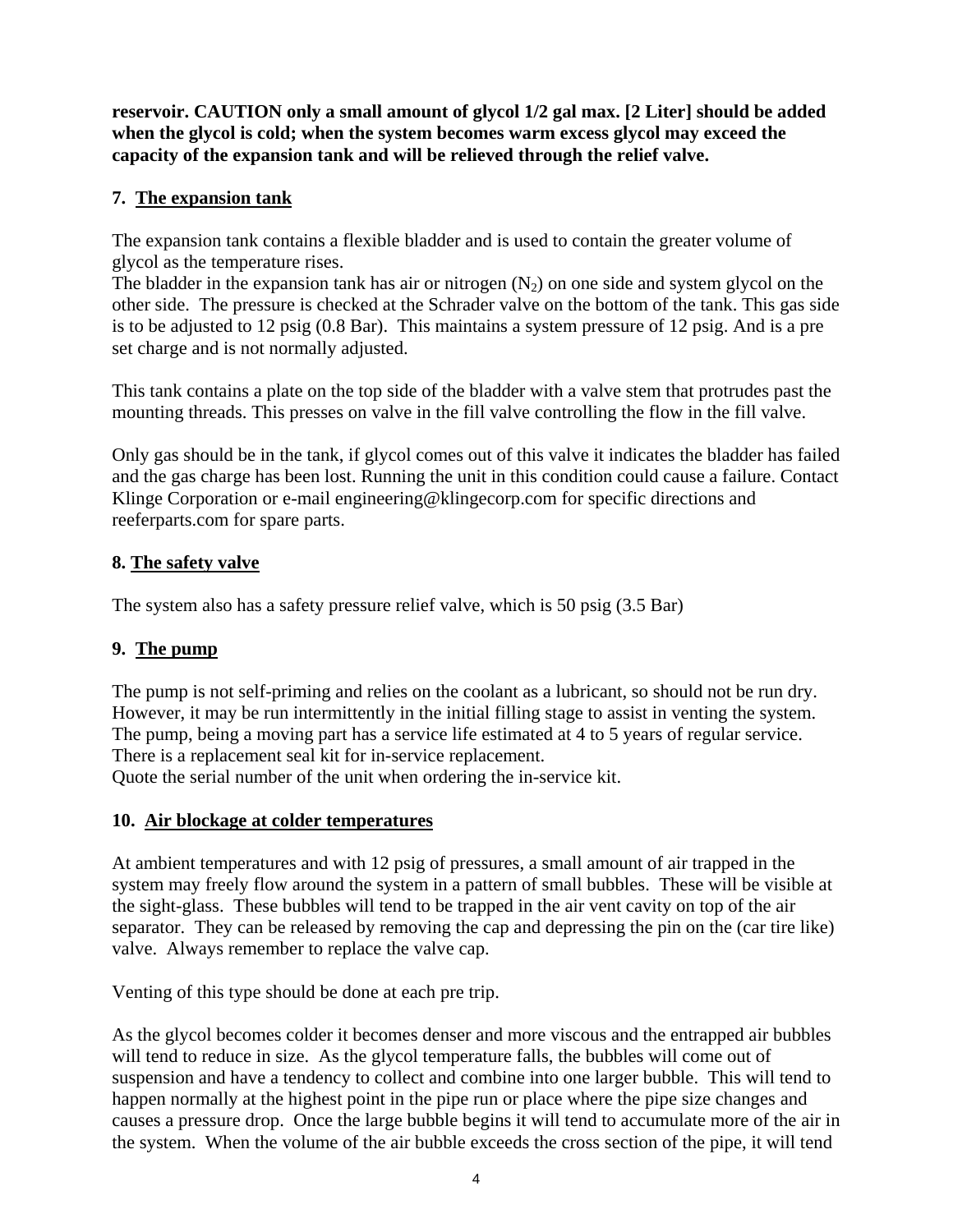to act as plug slowing the flow of liquid to the suction side of the pump and stall the pump resulting in no flow of liquid. Obviously, this large bubble cannot be seen from the outside of the system and the small bubbles seen in the sight glass may give the impression of liquid flow. The refrigeration unit will give the impression of working but the cargo temperature will rise. If this happens, there may be a frost build up on the expansion valve at the chiller.

To free the system of the residual bubbles the temperature of the glycol may have to be increased. Because of the comparative large mass of the cargo compared to the mass of the glycol it may be possible to lift the temperature of the glycol without affecting the cargo temperature. If this is done, vent the air trap frequently. On completion, do not forget to replace the valve cap.